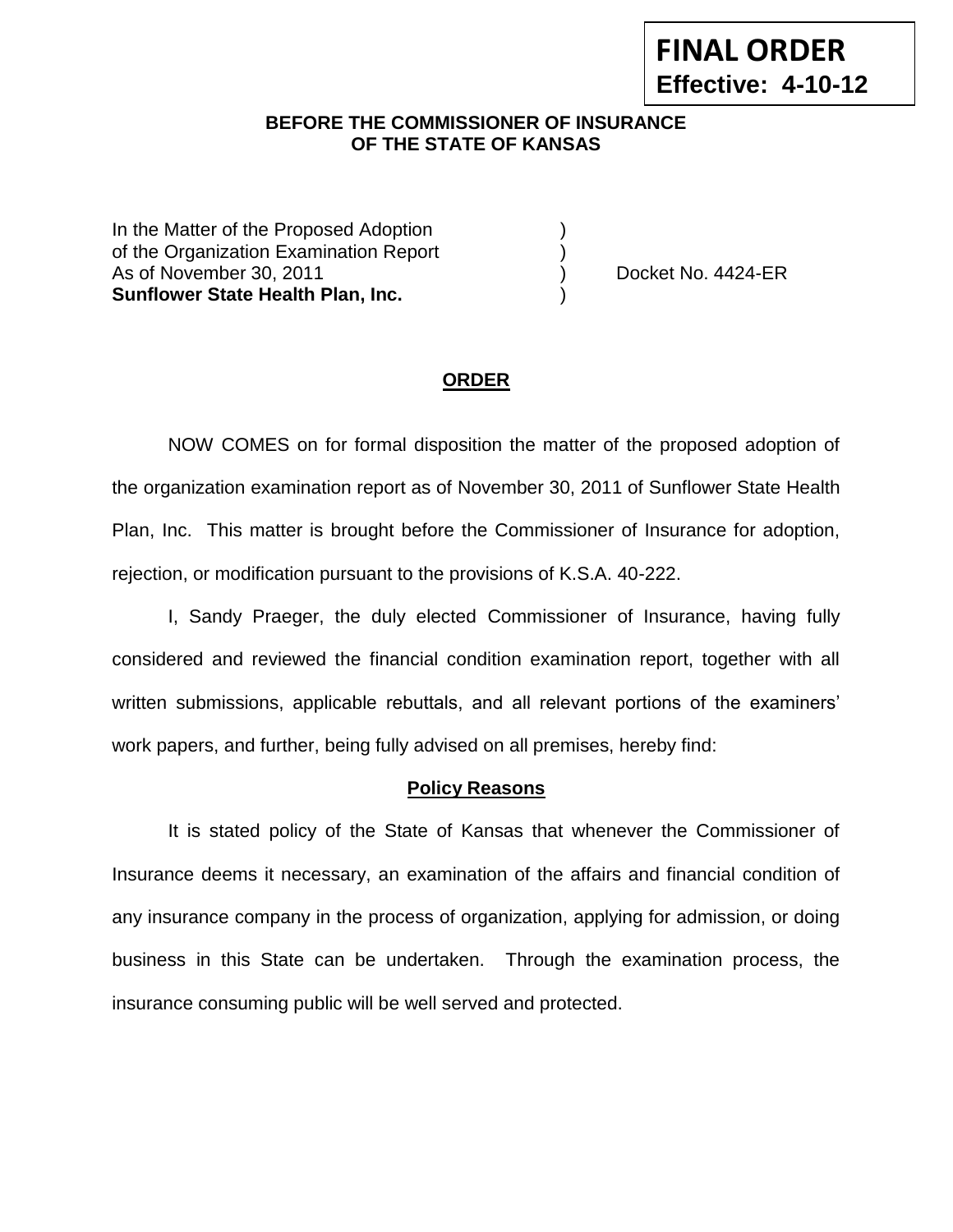#### **Findings of Fact**

1. The Commissioner of Insurance has jurisdiction over this matter pursuant to K.S.A. 40-222.

2. An examination of Sunflower State Health Plan, Inc. was undertaken by the Kansas Insurance Department and was completed on January 6, 2012.

3. The examiner-in-charge tendered and filed with the Kansas Insurance Department a verified written report of the examination within thirty (30) days following completion of the examination, to wit, on January 6, 2012.

4. Following receipt of the verified report, the Kansas Insurance Department transmitted the report to Sunflower State Health Plan, Inc. on January 10, 2012, with a duly executed notice advising the company of its opportunity to prepare and submit to the Kansas Insurance Department a written submission or rebuttal with respect to any and all matters contained in the report Sunflower State Health Plan, Inc. was further advised that any written submission or rebuttal needed to be filed with the Kansas Insurance Department no later than thirty (30) days after receipt of the verified report.

5. Sunflower State Health Plan, Inc. filed a written acceptance of the verified report on March 19, 2012.

6. Based upon the written submission tendered, Sunflower State Health Plan, Inc. took no exceptions to matters contained in the verified report.

7. Within thirty (30) days of the end of the time period allowed for written submission or rebuttal, the Commissioner of Insurance fully reviewed the report, together with all written submissions and rebuttals provided by Sunflower State Health Plan, Inc. The Commissioner of Insurance further reviewed all relevant workpapers.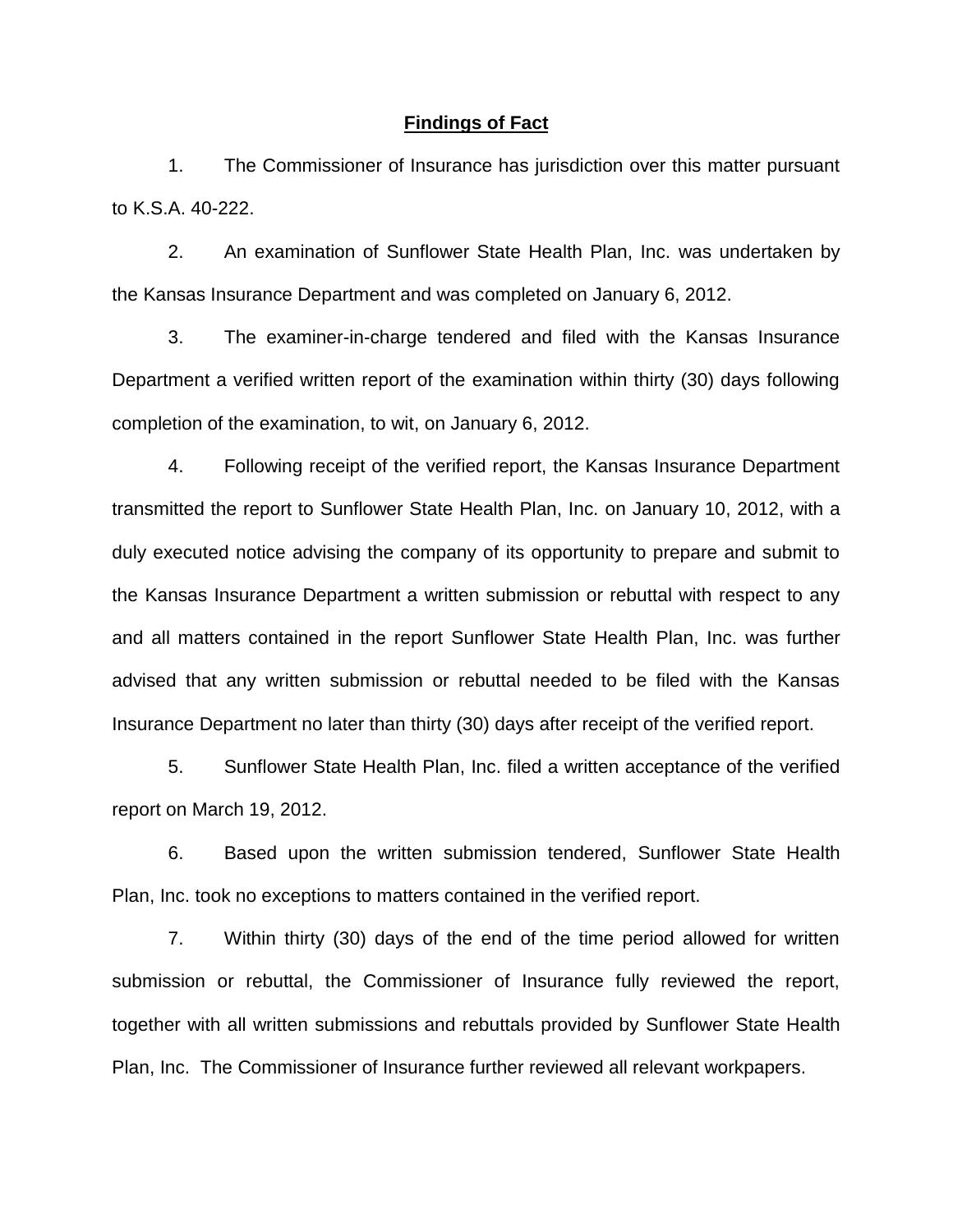8. No other written submissions or rebuttals were submitted by Sunflower

State Health Plan, Inc.

### **Conclusion of Law**

9. K.S.A. 40-222(k)(2) provides:

"Within 30 days of the end of the period allowed for the receipt of written submissions or rebuttals, the commissioner shall fully consider and review the report, together with any written submissions or rebuttals and any relevant portions of the examiners workpapers and enter an order:

- (A) Adopting the examination report as filed or with modification or corrections. If the examination report reveals that the company is operating in violation of any law, regulation or prior order of the commissioner, the commissioner may order the company to take any action the commissioner considers necessary and appropriate to cure such violations; or
- (B) rejecting the examination report with directions to the examiners to reopen the examination for purposes of obtaining additional data, documentation or information, and refiling pursuant to subsection (k); or
- (C)call and conduct a fact-finding hearing in accordance with K.S.A. 40- 281 and amendments thereto for purposes of obtaining additional documentation, data, information and testimony."
- 10. Based upon the Findings of Fact enumerated in paragraphs #1 through #8

above, the organization examination report as of November 30, 2011 of Sunflower State

Health Plan, Inc. should be adopted.

## **IT IS THEREFORE, BY THE COMMISSIONER OF INSURANCE, ORDERED THAT:**

1. The organization examination report as of November 30, 2011 of Sunflower State Health Plan, Inc. hereby is adopted.

2. The Commissioner of Insurance retains jurisdiction over this matter to issue any and all further Orders deemed appropriate or to take such further action necessary to dispose of this matter.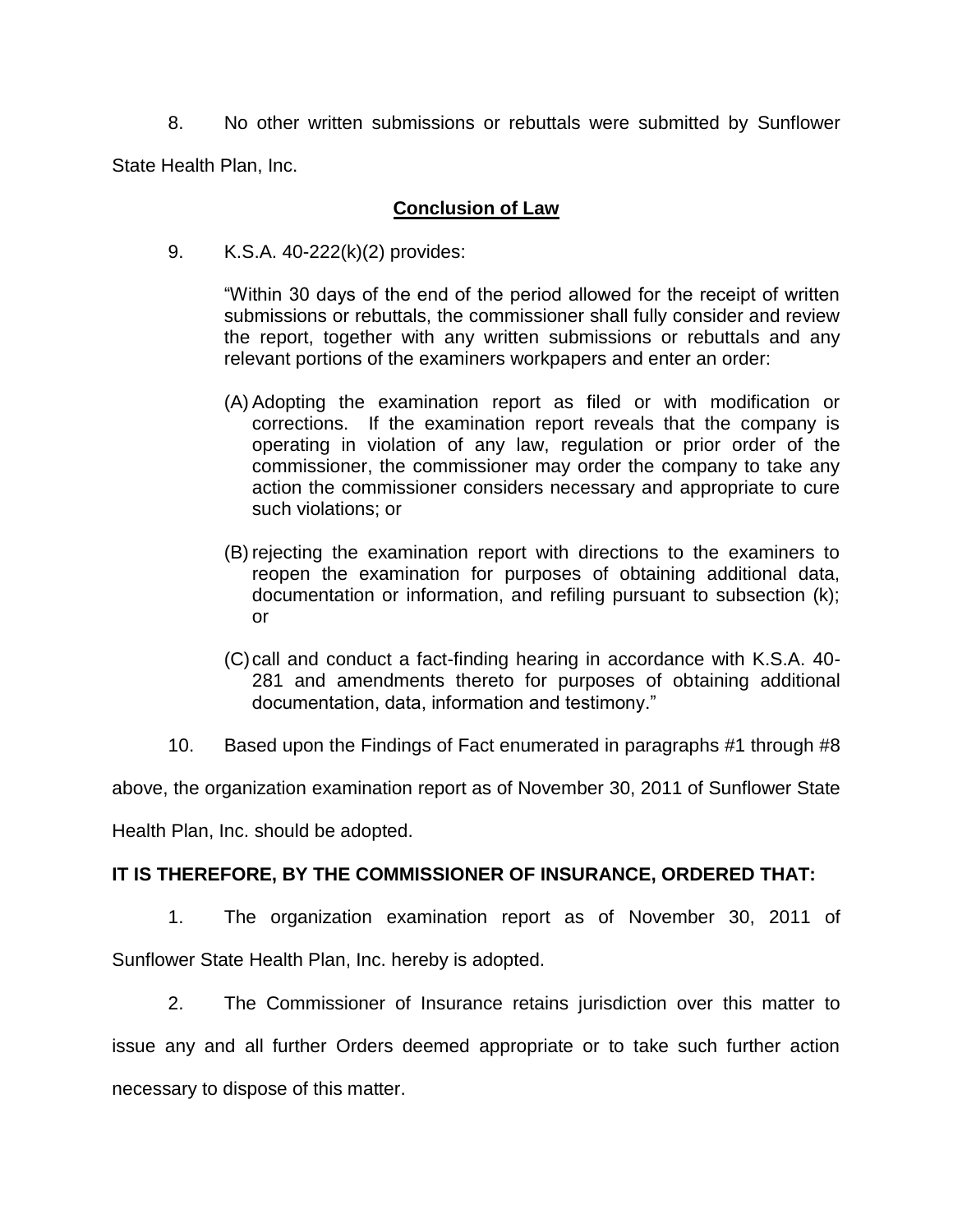**IT IS SO ORDERED THIS \_23rd\_ DAY OF MARCH, 2012 IN THE CITY OF TOPEKA, COUNTY OF SHAWNEE, STATE OF KANSAS.**



\_/s/ Sandy Praeger\_\_\_\_\_\_\_\_\_\_\_\_\_\_\_\_

Sandy Praeger

Commissioner of Insurance

By:

\_/s/ Zachary J.C. Anshutz\_\_\_\_\_\_\_\_\_\_

Zachary J. C. Anshutz

General Counsel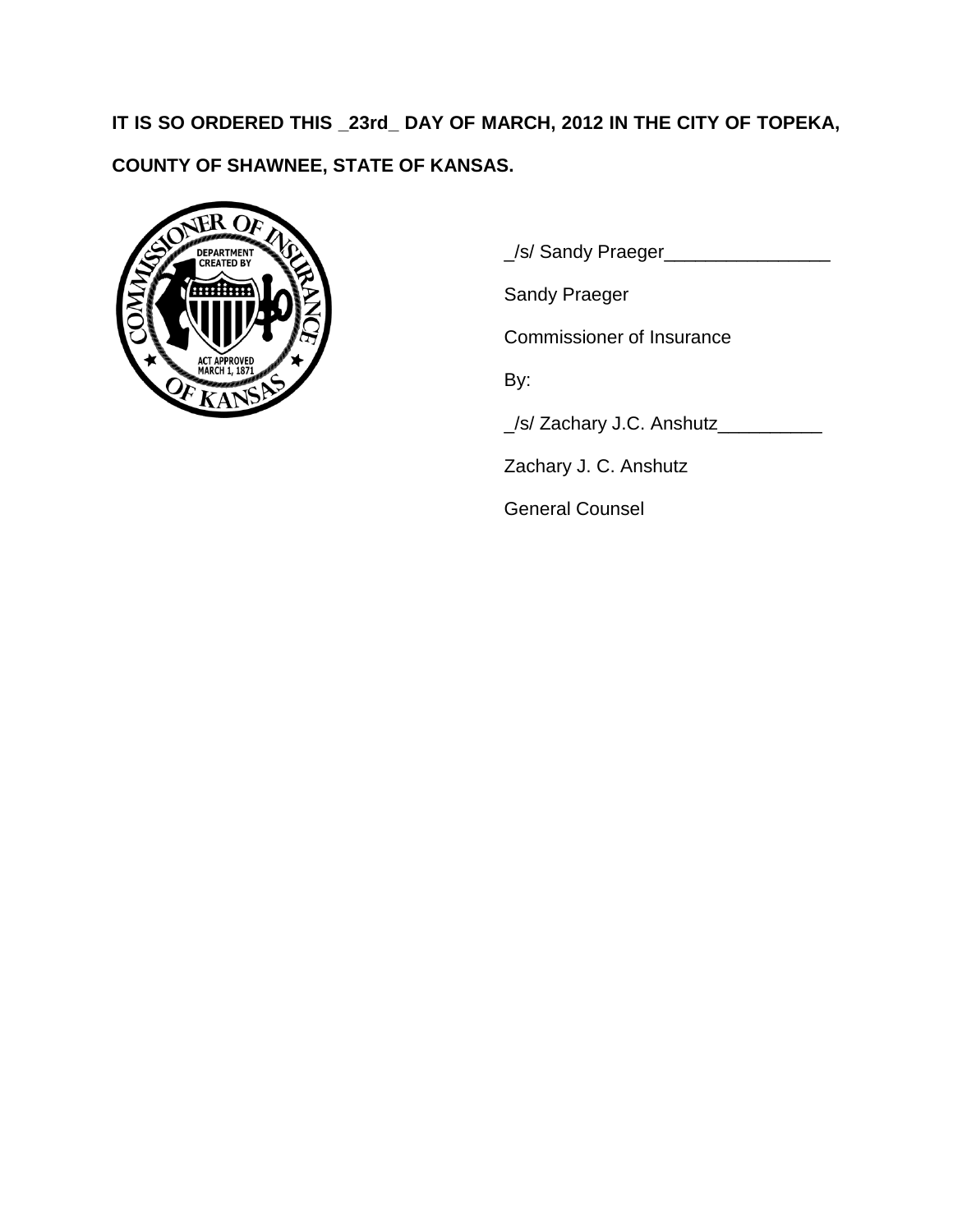# **NOTICE OF RIGHTS TO HEARING AND REVIEW**

# **Within fifteen (15) days of the date of service of this Order,** Sunflower State

Health Plan, Inc. may submit a written request for a hearing pursuant to K.S.A. 77-537

and K.S.A. 77-542. Any request for a hearing should be addressed to the following:

Zachary J.C. Anshutz, General Counsel Kansas Insurance Department 420 S.W. 9<sup>th</sup> Street Topeka, Kansas 66612

If a hearing is requested, the Kansas Insurance Department will serve notice of

the time and place of the hearing and information on procedures, right of representation,

and other rights of parties relating to the conduct of the hearing.

## **If a hearing is not requested in the time and manner stated above, this**

## **Order shall become effective as a Final Order, without further notice, upon the**

**expiration of time for requesting a hearing.** In the event Sunflower State Health Plan,

Inc. files a Petition for Judicial Review, pursuant to K.S.A. 77-613(e), the agency officer

to be served on behalf of the Kansas Insurance Department is

Zachary J.C. Anshutz, General Counsel Kansas Insurance Department 420 S.W.  $9<sup>th</sup>$  Street Topeka, Kansas 66612